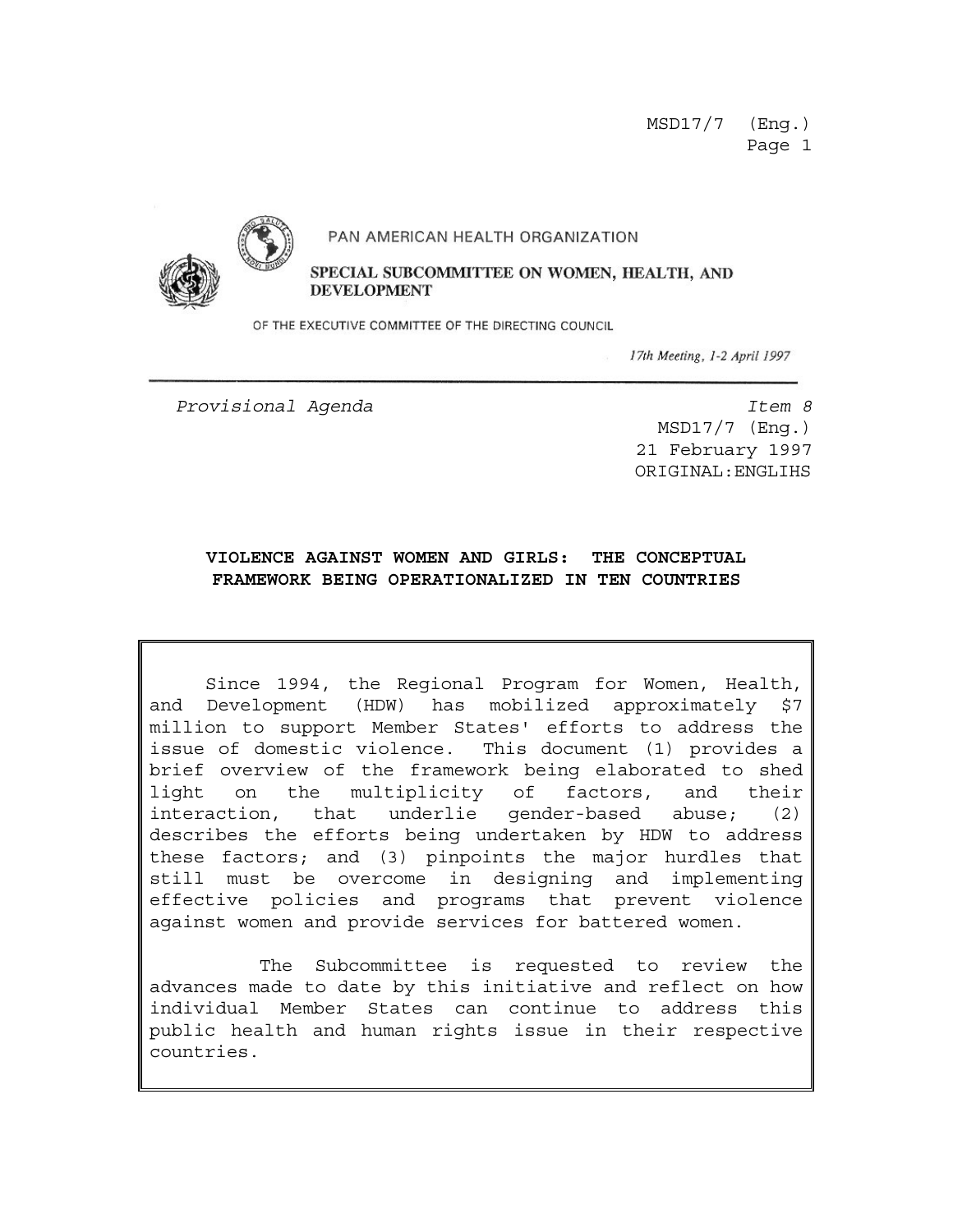#### **CONTENTS**

*Page*

| 1. Introduction                                                                                                                                 |    |                                                   |    |
|-------------------------------------------------------------------------------------------------------------------------------------------------|----|---------------------------------------------------|----|
| 2. Background<br>3. Beginning to Understand the Factors that May Precipitate Violence<br><i>against Women</i><br>4. The Nature of HDW's Efforts |    |                                                   |    |
|                                                                                                                                                 |    | 5. Preliminary Results of the Community Diagnosis |    |
|                                                                                                                                                 |    | 6. What is Being Done: An Overview                | 13 |
| 7. The Hurdles to Overcome                                                                                                                      | 15 |                                                   |    |
| 8. Conclusion                                                                                                                                   | 18 |                                                   |    |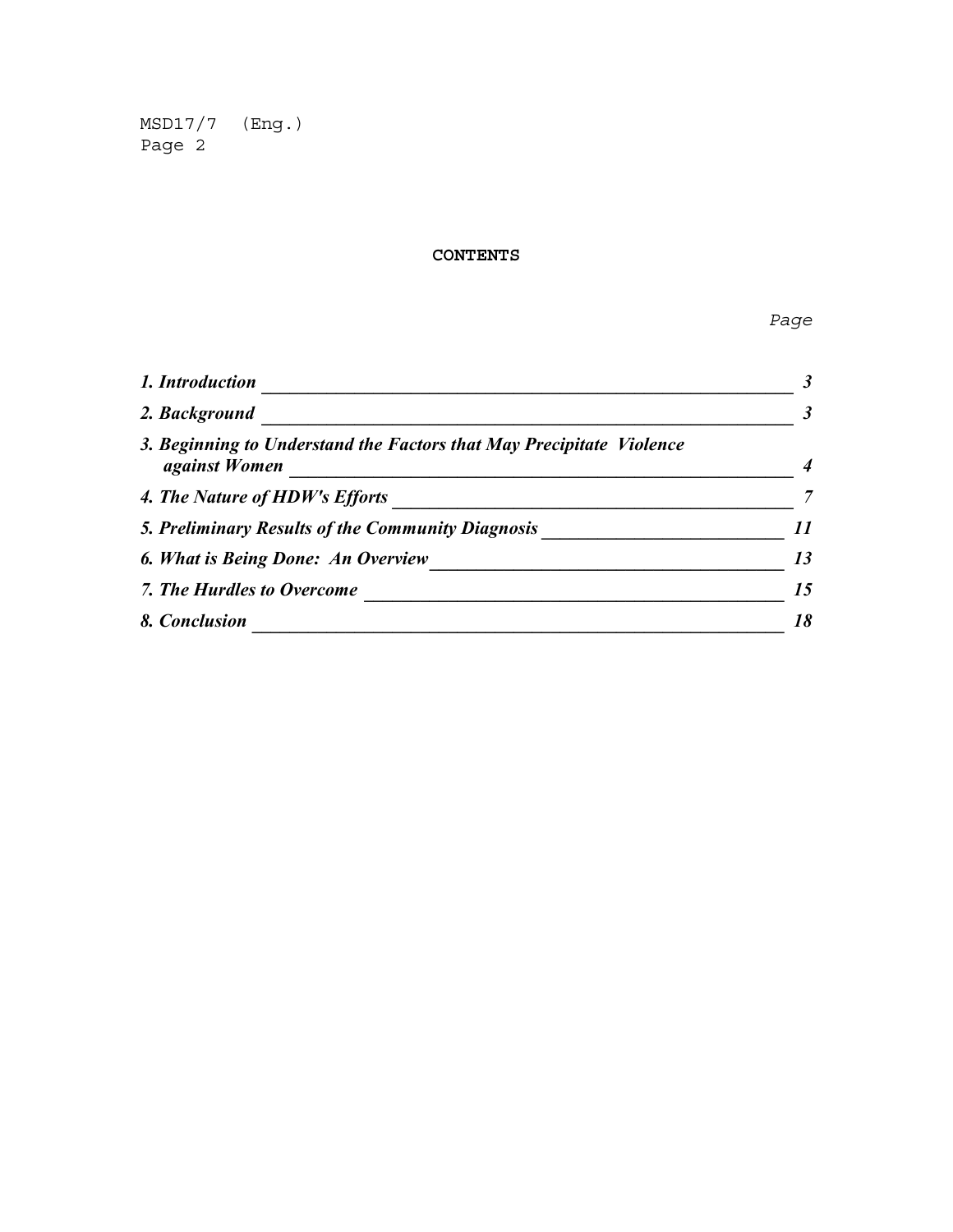### <span id="page-2-0"></span>**1. Introduction**

The concern with violence as a public health issue was first discussed by a formal body of the Organization at the Subcommittee on Women, Health, and Development in April 1993. On the recommendation of that body, PAHO's Executive Committee identified this issue as one for which the Member States requested PAHO's technical cooperation.

Since 1994, the Regional Program for Women, Health, and Development (HDW) has been embarked on an effort to address domestic violence against women and girls. Supported by the Governments of Sweden, Norway, and the Netherlands and by the Inter-American Development Bank (IDB),<sup>1</sup> this 16-country initiative includes the following: Argentina,\* Belize, Bolivia, Brazil,\* Costa Rica, Dominican Republic,\* Ecuador, El Salvador, Guatemala, Honduras, Mexico,\* Nicaragua, Panama, Paraguay,\* Peru, and Venezuela\* (countries followed by an asterisk are those which will begin project execution in 1997).

This report presents the direction which the Program is taking to address violence against women, provides an overview of the advances to date, and reviews the main concerns that have emerged as this initiative develops.

## **2. Background**

-

In Latin America and the Caribbean today, a woman who decides to seek a solution to a problem of domestic violence comes into contact with a number of different entities. Some of these represent public sector institutions, such as those within the legal or the health systems. Within the legal system, she will probably be interviewed by police, judges, or forensic experts; within the health system, she will probably be examined by doctors, nurses, or nurse

 $^\text{\tiny{1}}$  HDW has mobilized approximately \$7 million in the last three years to support countries' efforts to address domestic violence.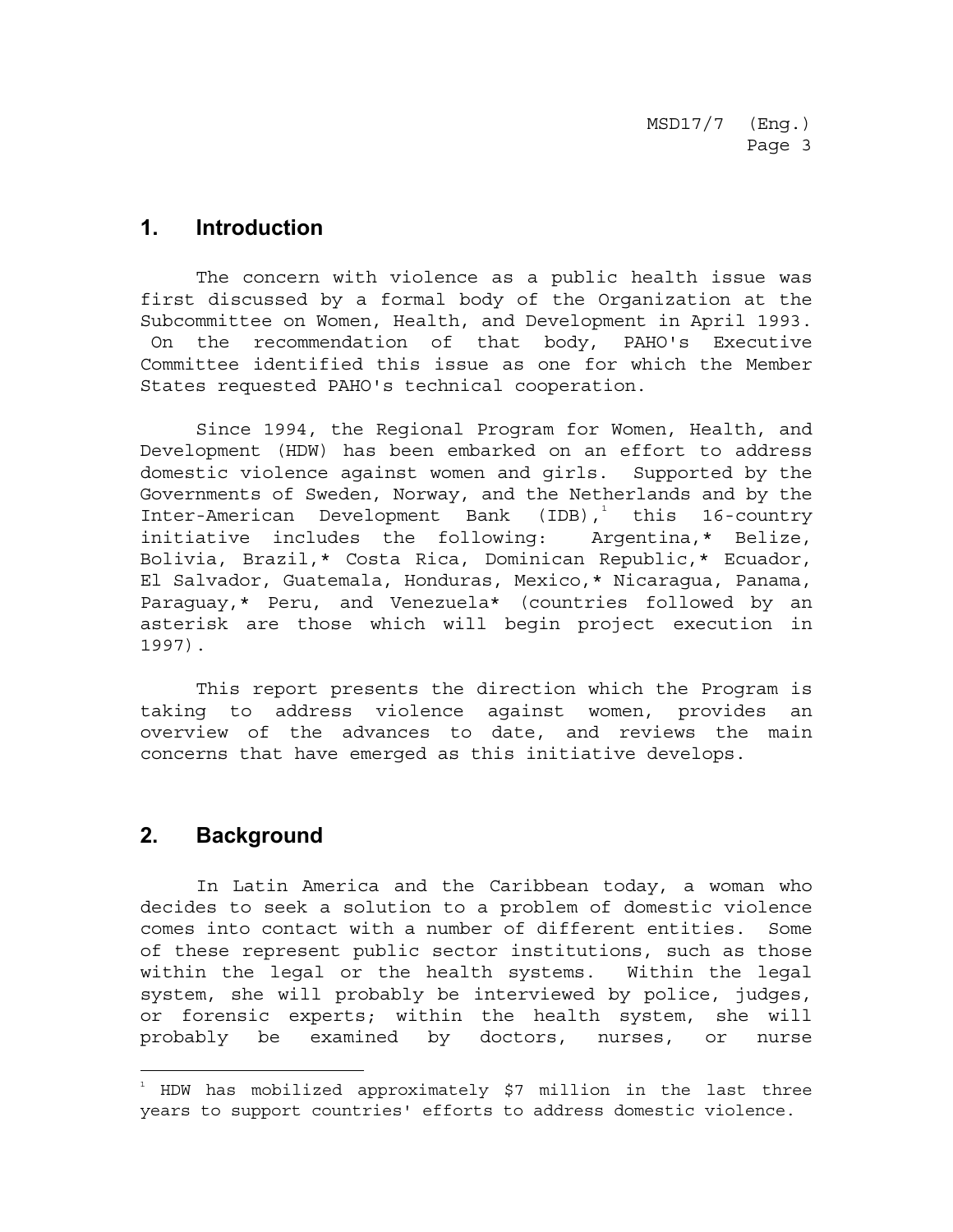<span id="page-3-0"></span>auxiliaries. If she must seek shelter from an abusive partner, chances are she will seek this from a women's organization, if such an option exists.

However, each one of these private and public institutions will respond in an isolated manner to the woman's needs, rarely consulting with one another, and often giving conflicting messages with regard to possible alternatives or solutions. In fact, the woman within the violent relationship becomes the only reference point that links these institutions together, as she bounces from one to another and back again. There is an urgent need to coordinate efforts at the local and national levels which address this social and political problem.

### **3. Beginning to Understand the Factors that May Precipitate Violence against Women**

Domestic violence against women is a multifaceted phenomenon grounded in an interplay between personal, situational, and sociocultural factors. HDW has conducted a review of research findings from many different disciplines and has begun to construct a framework based on embedded levels of causality of violence. This framework, although incomplete, provides a heuristic tool for organizing what we know to date about factors that have been empirically identified as related to violence against women.

The nested framework identifies four levels of analysis, best visualized as four concentric circles. The innermost circle represents the personal history factors that each individual brings to his or her behavior and relationships. At the individual level, two developmental experiences have emerged in the literature reviewed as particularly predictive of future abuse: (1) witnessing domestic violence as a child, and (2) being physically or sexually abused oneself as a child. The first factor is particularly significant for men.

The next level, the microsystem, represents the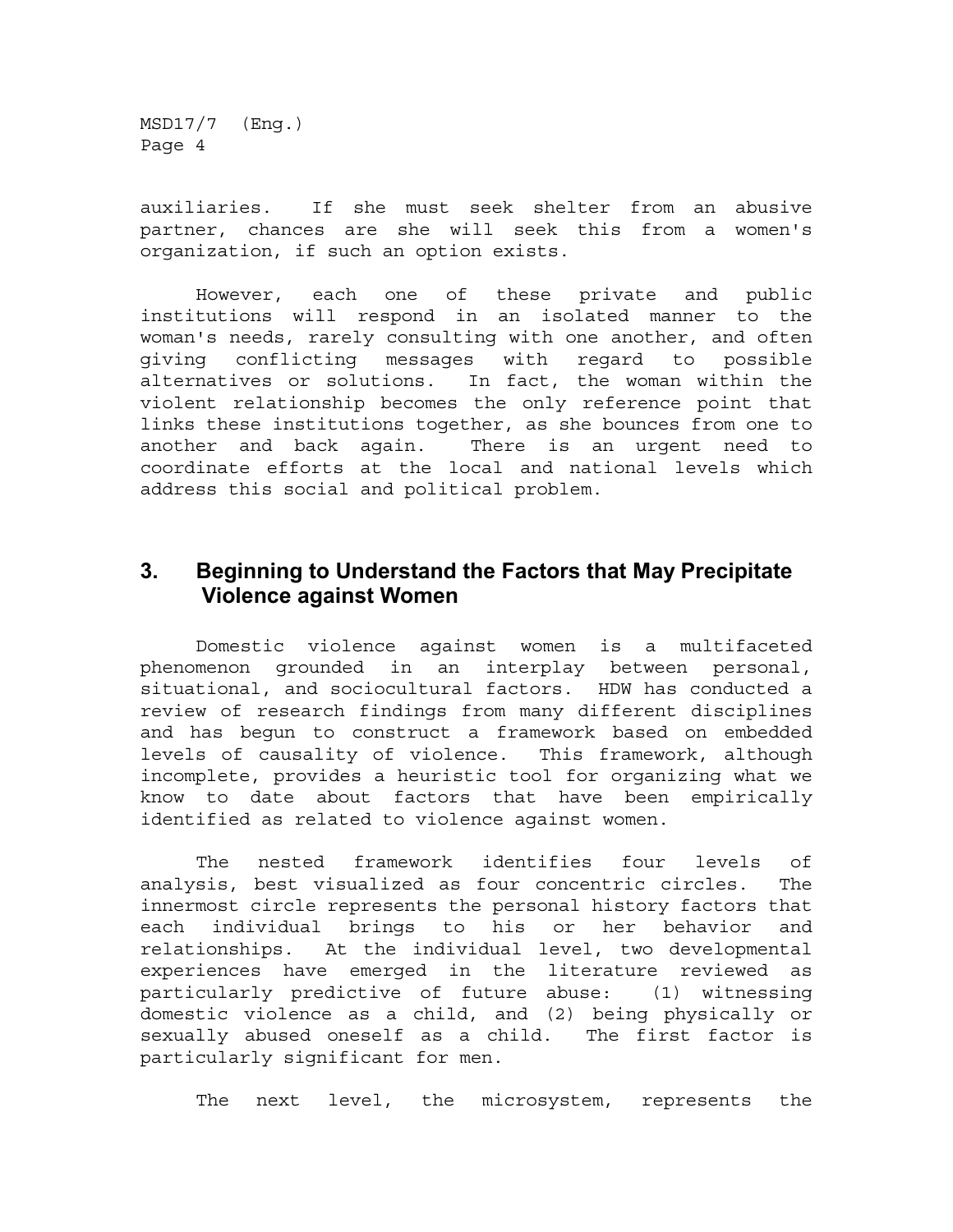immediate context in which the abuse takes placeCfrequently the family or other intimate or acquaintance relationship. Four factors have been shown in the literature reviewed to be related to increased risk of physical abuse of women and girls: (1) male dominance in the family; (2) male control of wealth in the family; (3) marital conflict; and (4) use of alcohol.

The third level, the exosystem, refers to the "social structures, both formal and informal that impinge upon the immediate settings in which a person is found and thereby influence, delimit, or determine what goes on there."<sup>2</sup> The following three exosystem factors have been linked to violence against women in the research literature examined: (1) unemployment/low socioeconomic status; (2) isolation of woman and the family; and (3) delinquent peer associations.

The fourth level, the macrosystem, refers to a broad set of cultural values and beliefs that permeate and influence the above three layers. For example, male supremacy as a macrolevel factor would likely influence the organization of power within community organizations as well as the distribution of decision-making authority within intimate relationships. The following values and beliefs have been associated with societies where violence against women is prevalent: (1) the notion of masculinity linked to dominance/toughness/honor; (2) rigid gender roles; (3) a sense of male entitlement/ ownership of women; (4) approval of physical chastisement of women; and (5) a cultural ethos that condones violence as a means to settle interpersonal disputes.

In Latin America and the Caribbean, perhaps the most difficult levels in which to intervene are the individual and the microsystem levels. One strategy PAHO is putting in place to begin to penetrate these "private" spaces involves working at the exosystem and the macrosystem levels, sensitizing communities and their institutions, looking to influence society and its values, so that violence against

÷

<sup>2</sup> J. Belsky (1980). Child Maltreatment: An Ecological Integration. *American Psychologist*, 35, p. 321.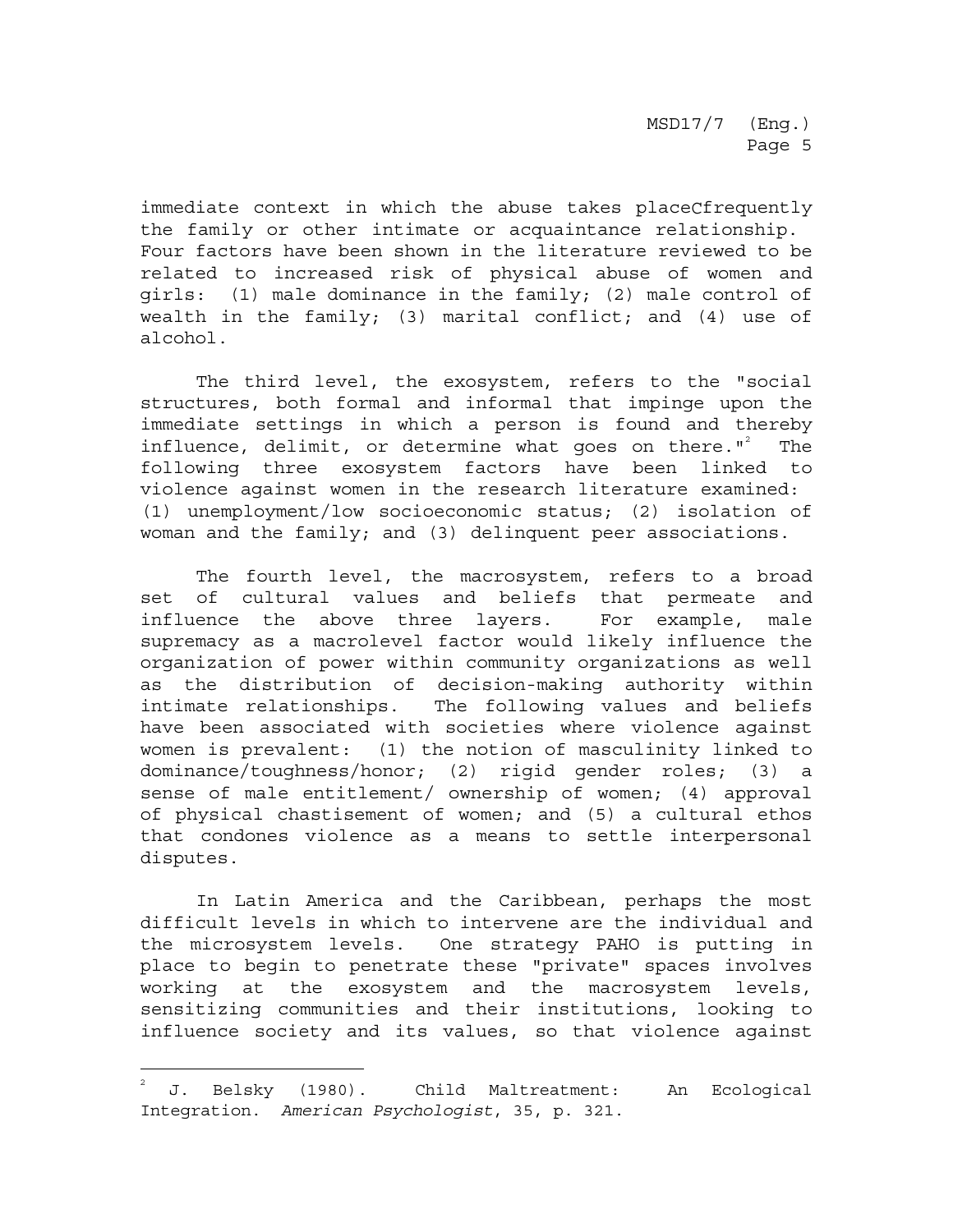women is considered a crime which impedes sustainable human development.

Aside from identifying the gaps, the framework may also help visualize differences among abusers themselves. For example, why does one man become violent in certain situations whereas another does not? Consider the case of a man who was abused himself as a child (individual) and has a strong need to feel in control (individual), who exists in a culture in which maleness is defined by one's ability to respond aggressively to conflict (macrosystem) and where "good" women are supposed to be submissive (macrosystem). Suddenly he loses his job (exosystem) and his wife, who has become more empowered after participating in a community group, decides to get a job, leading to power struggles, conflict, and violence in the relationship (microsystem). It could be that this man would not have become violent if he had not lost his job and become threatened by his wife's growing autonomy. Alternatively, given sufficiently strong individual and macrosystem factors, perhaps the man would have been violent even without additional exosystem stressors.

Acknowledging the influence of situational or individual history factors in the etiology of abuse in no way exculpates the perpetrator of the violenceCthis type of logic has never been applied to other crimes. Nor does it lessen the significance of macrolevel factorsCsuch as notions of masculinity and male hegemonyCin defining why women, especially intimate partners, are so consistently the targets.

The nested framework briefly described above provides a way of understanding the multiplicity of factors that underlie gender-based abuse and emphasizes their interaction in the etiology of abuse. This is particularly useful in designing prevention strategies and conceptualizing future areas of research. It also sheds light on why, despite increasing efforts at the local, national, and global levels to address gender-based abuse, a world where violence against women is considered unacceptable is still years away.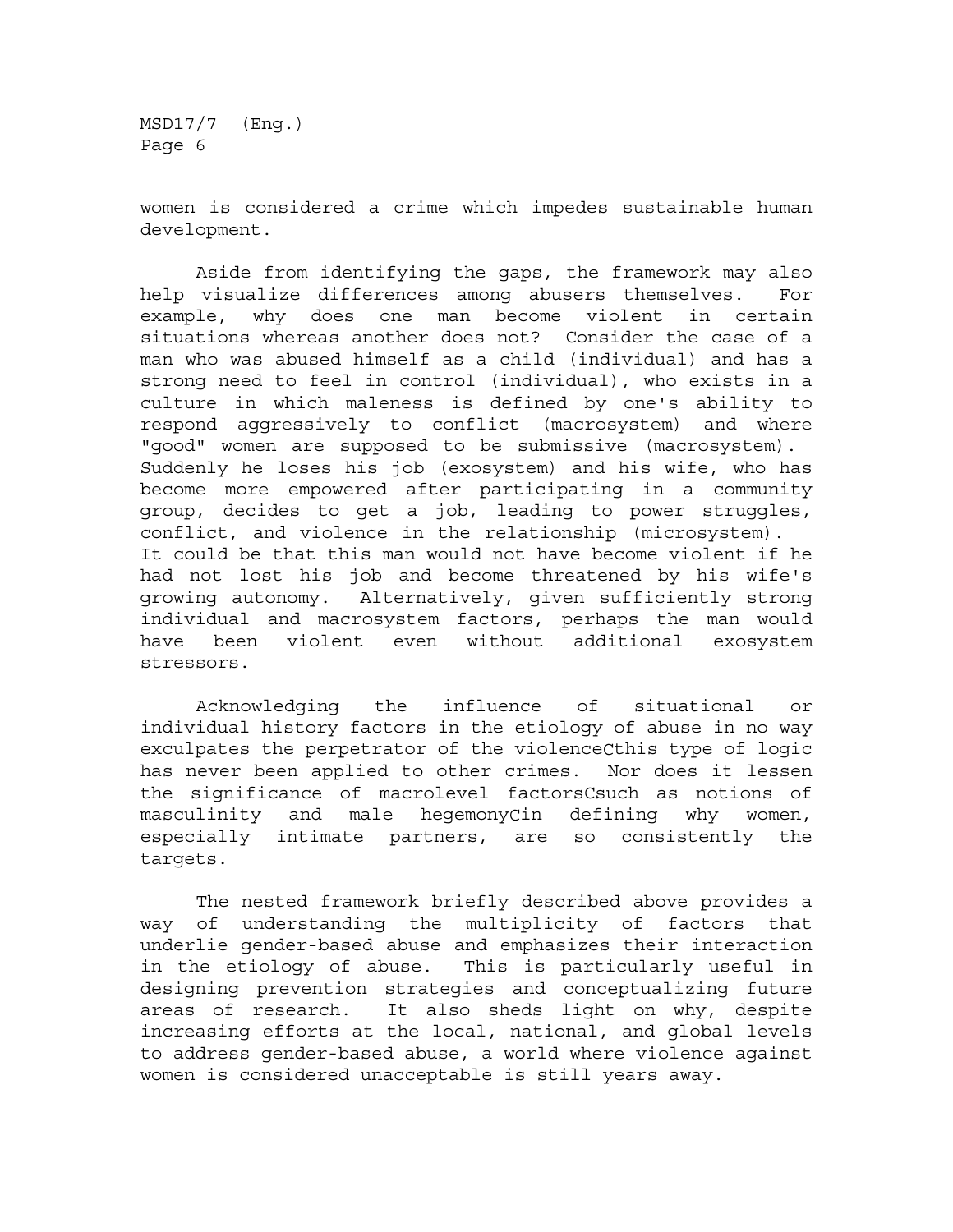# <span id="page-6-0"></span>**4. The Nature of HDW's Efforts**

The initiative catalyzed by HDW to address violence against women and girls attempts to intervene at all four levels of the nested framework. The general objective of this initiative is to increase the capacity of institutions, both governmental and nongovernmental, to design prevention and support strategies that address domestic violence against women and girls. The specific objective is to create coordinated community networks that systematically work together to prevent gender abuse and to put in place mechanisms that respond to the immediate needs of victims of domestic violence, with emphasis on strengthening the health sector's response.

The project uses a two-pronged approach to respond to the situation: at the local level, it seeks to stimulate the creation of coordinated community networks where all of the actors, among them, the local health system, the legal system including police and judges, churches, other NGOs, and community-based groups, meet on a regular basis to devise and implement a coordinated response to domestic violence (exosystem); and, at the national level, it seeks to promote the adoption of legal norms and policies designed to strengthen the institutional capacity to effectively respond to domestic violence (exosystem). Additionally, the project fosters linkages with mass media in an effort to challenge the social attitudes and beliefs which posit the basic superiority of men, granting them the right to control female behavior, and to communicate that violence against women is unacceptable (macrosystem).

The most convincing proof that domestic violence can be eradicated is the existence of success stories at the community level. HDW's efforts seek to create those success stories through a process of continuous engagement with selected communities in participating countries, piloting models of intervention and prevention of violence against women on a small scale at the local level that subsequently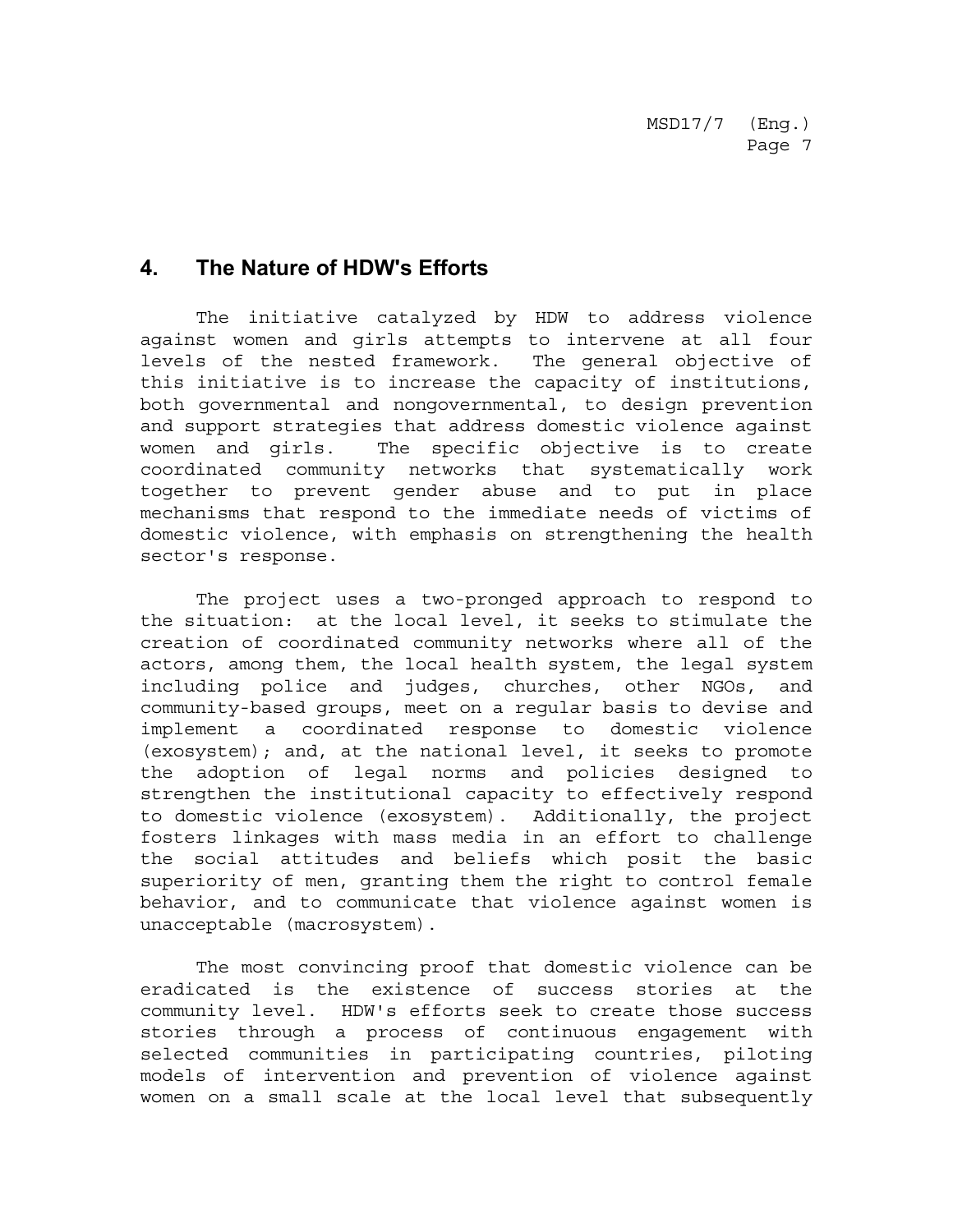can be scaled up to achieve broader based reforms.

The project has the following components:

*Coordinated Community Networks* (exosystem): Until recently, most efforts to address violence against women have been undertaken in isolated fashion by women's groups; despite their critical role, they have had limited coverage and little financial and human resource support. On the other hand, public sector organizations such as health, justice, and education have been unwilling, or at best reticent, to consider violence against women as an issue which they should address. HDW's initiative proposes a new alternative which requires relatively small financial commitments and focuses on catalyzing joint community responses in a manner that generates a collective response to gender-based violence.

The initiative seeks to establish and strengthen coordinated community networks in urban and rural areas in countries of project execution comprised of representatives of the public health, judicial, and education sectors, as well as those from local community-based and grassroots organizations, including organized groups of women, so as to analyze, address, and monitor the institutional response to gender-based violence.

This project and all of its activities have been designed and are being executed in close collaboration with women's nongovernmental organizations that have worked continuously for decades on gender-based violence in each of the countries of project implementation, to develop strategies, together with governments and community-based actors, that will strengthen the community-based response.

*Improvement of Information Systems* (exosystem): Public health professionals pinpoint the lack of a uniform definition of domestic violence against women as a deterrent to efforts to understand the extent and frequency of the problem. However, it is acknowledged that there are important limitations to conducting traditional epidemiological surveillance of domestic violence. Surveillance methods that work well for communicable diseases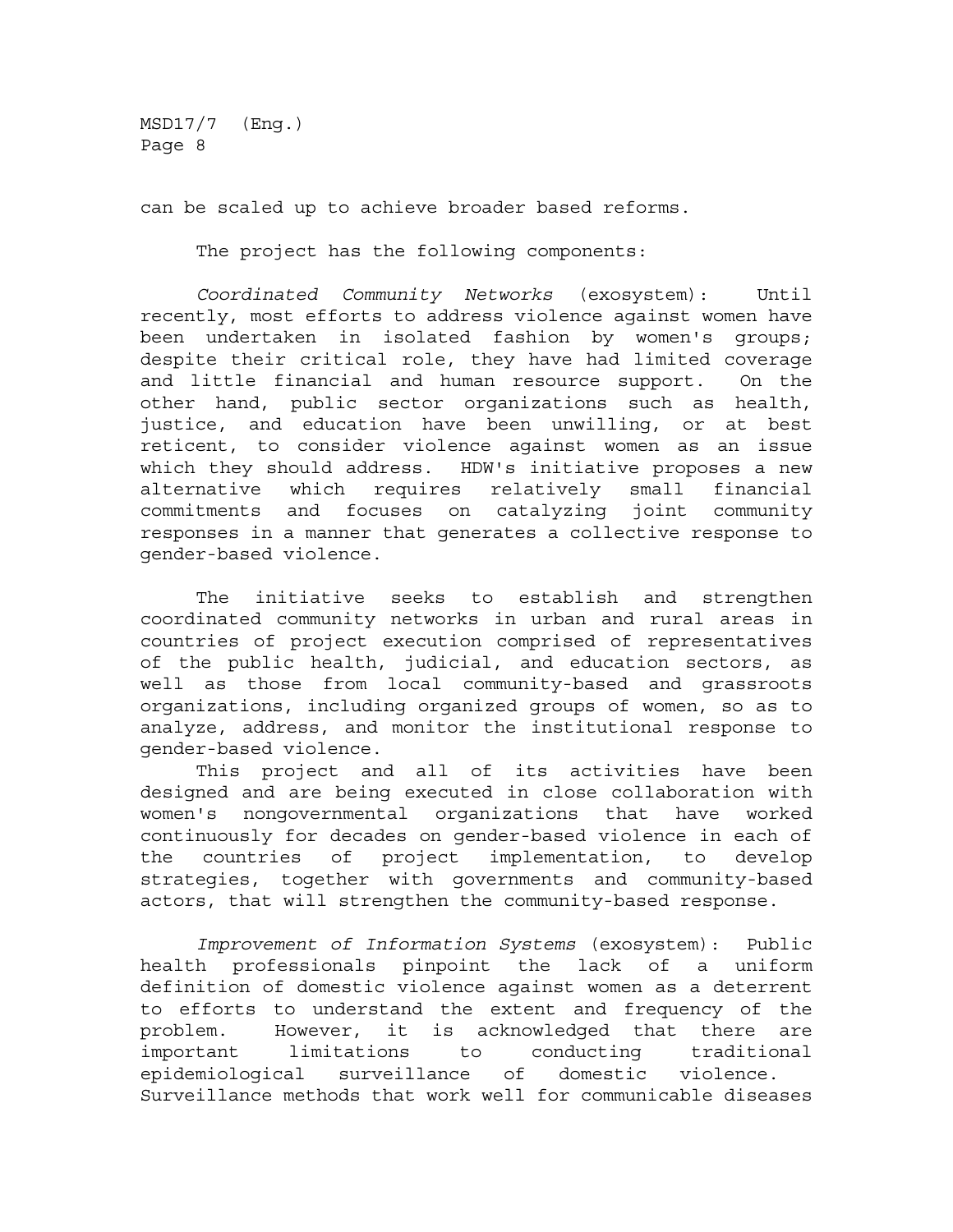where most persons affected seek health care services may be very inefficient in detecting a problem such as domestic violence where the vast majority of women stay away from such services. Recognizing these limitations, HDW's initiative seeks to design and put in place a uniform system of data collection on domestic violence that involves all of the actors working in the network, thus expanding the capacity of the network to identify, assist, and refer women.

*Establishment of Self-help Groups for Women and Treatment of Offenders* (microsystem/individual): Women's groups working to address domestic violence have long recognized the importance of self-help groups for battered women. Such groups provide women with a sense that they are not the only ones who suffer from abuse, that the problem is not inherent to them, providing them with opportunities to overcome their isolation and the "learned helplessness" it creates. Self-help groups are an important source for promoting self-esteem and personal empowerment, both necessary ingredients to propel a woman to seek sustainable solutions for herself and her family. In addition to programs to assist battered women, there is also a need to fashion programs for perpetrators of abuse. In this effort, local community and church groups are important actors in reaching out to men; moreover, there is a growing number of NGOs composed of men who work with male aggressors. The project is working with these groups to devise contextappropriate ways of working with batterers.

*Design of a Pilot Intervention in Health* (exosystem): The health care system is the one public institution that is most likely to interact with all women at some point of their life cycle, either when they seek contraception, give birth, or seek care for their children. Thus, the health system is well placed to identify and refer battered women. The initiative seeks to strengthen its capacity to identify and respond to battered women, piloting models of interventions and prevention of intrafamily violence against women. This includes the sensitization and training of health professionals so that they can identify and respond appropriately to victims of abuse. Few health care professionals are presently able to identify injuries that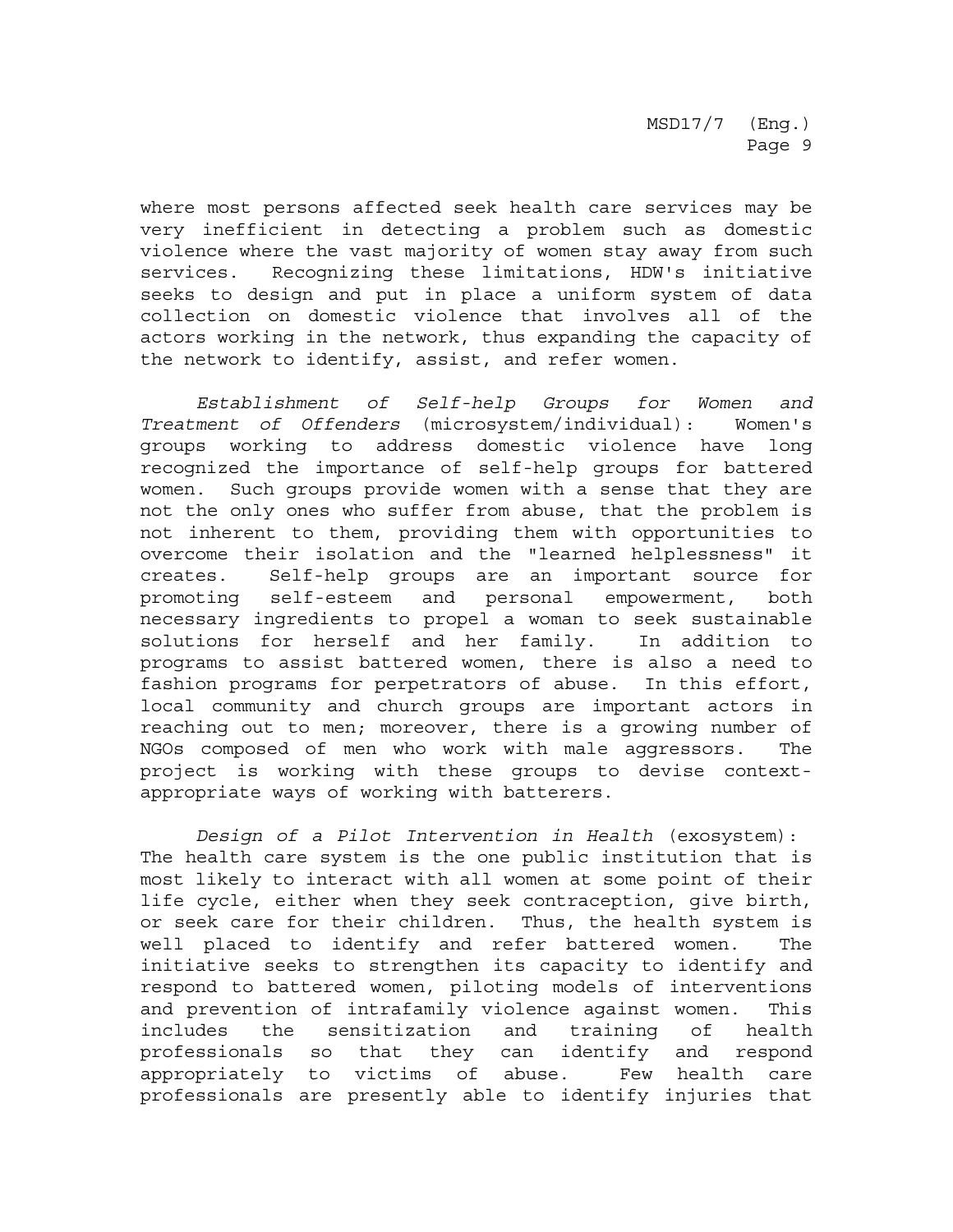are highly suggestive of abuse among women who seek their help. However, studies show that, with proper training and protocols, health care facilities can significantly improve their staff's sensitivity to gender-based abuse.

*Institutional Sensitizing and Strengthening* (exosystem): In addition to the focus on the health sector, the project is working systematically with other network members, among them, police, judges, school teachers and principals, the religious community, and women's groups, to raise awareness about the problem of intrafamily violence and its social and economic ramifications and strengthen their respective capacities to respond more effectively to prevent the problem and respond in a humane manner to cases that arise.

*Legal Reforms* (macrosystem): Over the last few years, countries increasingly have recognized the need to institute legal reforms that more adequately protect battered persons and sanction violent perpetrators. Many have attempted to enact laws in this regard. The project seeks to promote and/or strengthen legal reforms that would condemn domestic violence and provide safe alternatives to those who suffer the consequences. The project has initiated an analysis of the laws that exist in the countries of the Region to address domestic violence and, most importantly, the processes that are in place to have or bar access to those legal mechanisms that protect women and girls and enforce such laws.

*Disseminating the Results* (macrosystem): Attacking the root causes of the problem of violence necessitates challenging the social attitudes and beliefs which posit the basic superiority of males and which grant men the right to control female behavior. This necessitates a concerted effort together with mass media in each country to communicate social norms that define violence against women as unacceptable. The project is working with sympathetic inidividuals within the mass media in each country to go

÷,

<sup>3</sup> Helton, McFarland, and Anderson, 1987.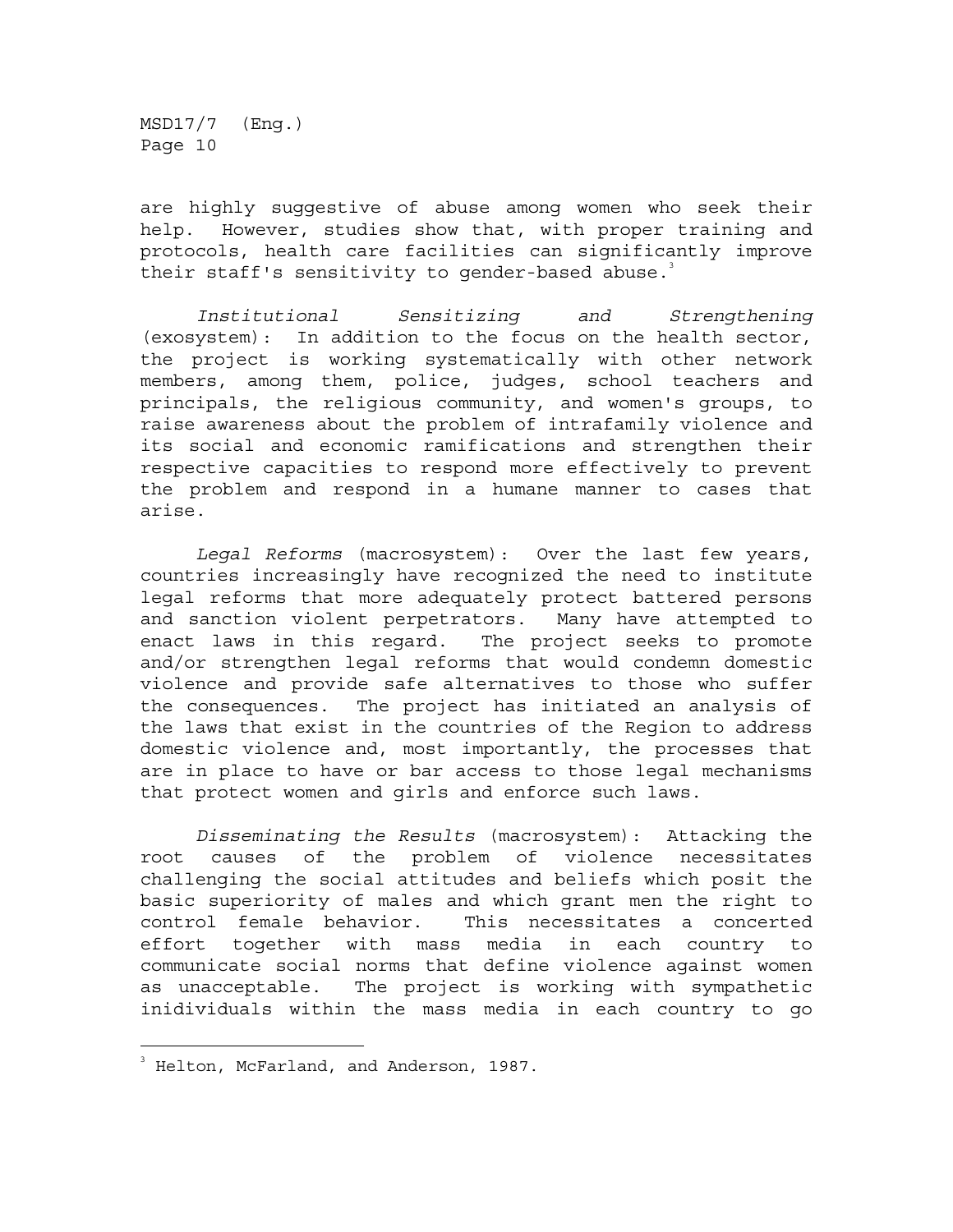<span id="page-10-0"></span>beyond the "symptoms" of abuse and focus on eliminating the attitudes and beliefs that legitimize violence against women. As the project develops in the local communities selected, media representatives are reporting the results of these efforts.

### **5. Preliminary Results of the Community Diagnosis**

The project initiated its activities in mid-1995. The first step in fashioning the community-based response was the implementation of a qualitative study at each site that provides not only a baseline measure but also an instrument around which solutions can be collectively designed and pursued. This effort, called "The Critical Path Taken by Women Who Suffer Intrafamily Violence (IFV)," traces the path battered women take in finding a response to a problem of violence. The purpose is to shed light on the dynamics at work in each community that facilitate or prevent an effective response to the problem. The study recognizes that the challenge and beginning of the solution lie in teasing apart the multifaceted aspects of this intricate web of personal (individual), interpersonal (microsystem) and institutional (exosystem and macrosystem) dynamics that facilitate or prevent an effective response to a personal and a community health problem.

The study had the following objectives: (1) to gain information about the path undertaken by women affected by IFV as they seek care and solutions; (2) to learn from battered women themselves what are their perceptions of the responses they received as they searched for help; (3) to gain insights into the preconceptions and the responses of service providers in relation to IFV; and (4) to formulate interventions, together with the community actors, that identify the obstacles identified in the study and strengthen a coordinated response.

The forms of family violence addressed by the study are physical, sexual, and psychological. Of course, these forms of violence do not commonly occur separately, in isolated instances, but rather form part of a violence continuum. However, for operative purposes, the study makes a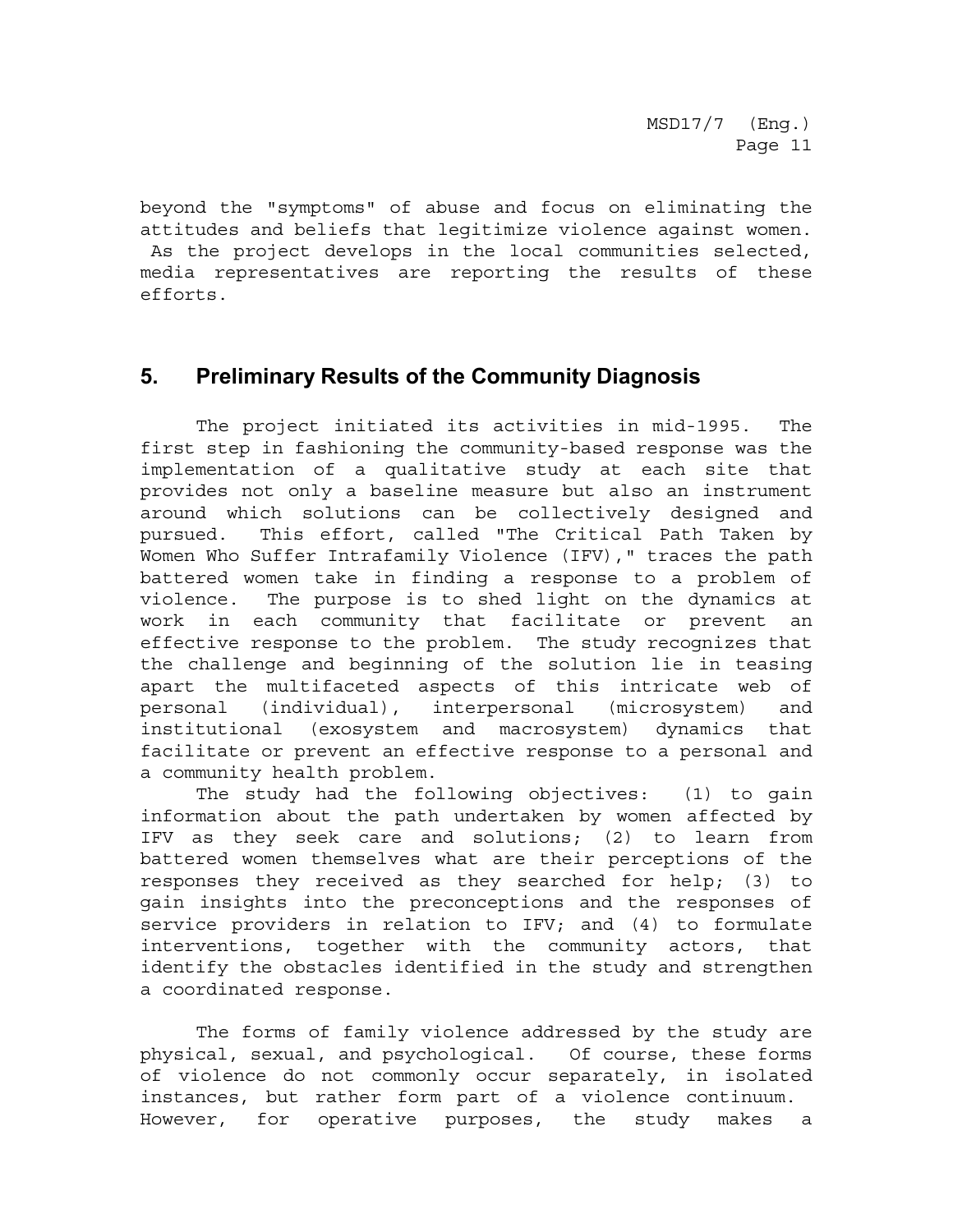distinction, defining psychological violence as any act or omission that damages the self-esteem, identity, or development of the individual. That includes constant insults, negligence, humiliation, the failure to recognize positive qualities, blackmail, degradation, isolation from friends and family, destruction of prized possessions, ridicule, rejection, manipulation, threats, and exploitation.

Preliminary findings are sobering. The study interviewed women who had already begun the process of finding help. So in that sense it left out the vast number of women who do not do so. The approach of seeking women who initiate an institutional response to the problem is valid, as HDW is trying to improve the institutional responses to the problem. But in some areas in some countries, this sampling strategy proved to be difficult to implement precisely because battered women live in the shadow of public service institutions. In the case of the health system, for example, even when a woman must seek help for a physical lesion, she does not reveal the shame of being battered, and the health care provider may suspect, but does not ask. In those places, HDW has relied on the NGOs and community groups with which it is working to identify women who they know or suspect to be survivors of domestic violence. When the women were approached to inquire whether they would be willing to discuss their experience with an interviewer (always a woman), all of them have been eager but terrified. There have been several cases where the interviews have had to be conducted out in the middle of a field for limited periods of time, agreeing to meet again at a future point in hiding. The fear of spousal revenge for having left the house was tremendous, and were the husband to find out the reason for the interview, several respondents indicated they feared for their lives.

Other preliminary results from this study show that the web of family violence is intricate, as the nested framework described in Section 2 indicates. It is not just a matter of insults, blows, and threats made by the male companion to the woman. It seems that the very family may validate the abuse. In a number of sites in different countries, for example, the batterer's mother contributed overtly to the abusive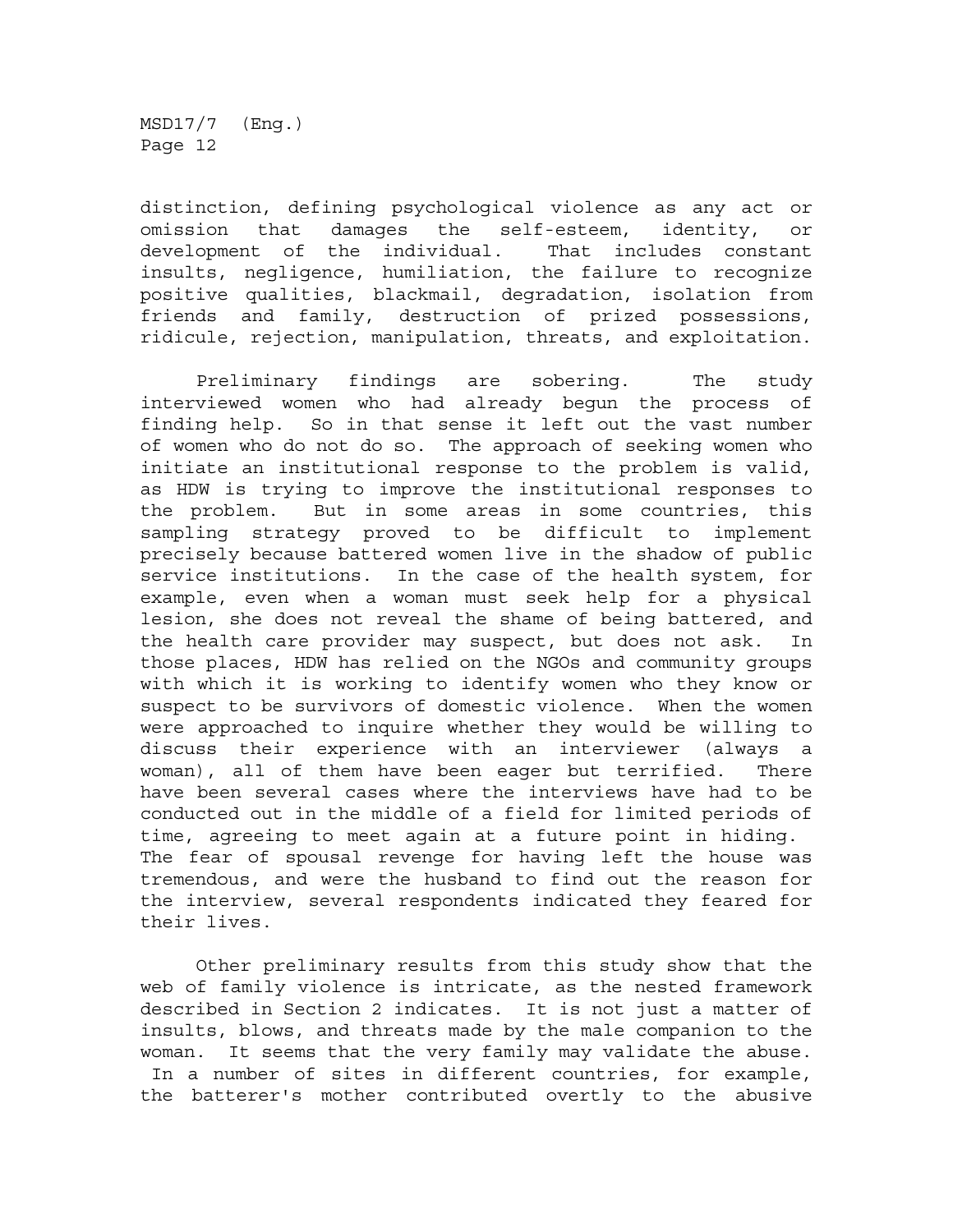<span id="page-12-0"></span>situation. One explanation for this may be that these older women were battered by their own intimate partners and feel it is their sons' prerogative to conduct themselves in similar fashion. As discussed above, men who witnessed as children their own mothers subjected to violence on the part of their male companions are highly likely to grow up to be batterers. Moreover, this diagnosis has indicated that the majority of battering is witnessed by the children living in the household. The anxiety a mother feels with the presence of her children at the scene of a violent exchange, and her heightened concern regarding her children's perceptions of the situation, pose serious concerns for her mental health. For her children, particularly her sons, this display may be the precipitator of future violent behavior in their own relationships.

The results of the "Critical Path" also indicate that the institutions set up to protect citizens are in fact part of the victimization. Women report that even when laws against wife abuse are in place, the law enforcement officers and judges are quick to accept bribes, even payoffs with a beer from the batterer, and drop the case. Domestic violence against women in Latin America and the Caribbean is not a crime, nor in many cases, even a misdeameanor. It is expected to happen, and women expect to be beaten. When they are, they want their men to change and most refuse to consider leaving the batterer. In the Americas, intrafamily violence against women still remains a private affair.

## **6. What is Being Done: An Overview**

The process of undertaking the diagnosis of the "Critical Path" described above had the added advantage of serving as an instrument whereby those interviewed, specifically key community actors, became interested in being sensitized about the problem of domestic violence. Thus, what was conceived initially as an instrument that would provide a mirror of sorts of community institutions' responses to battered women, also became a vehicle for raising awareness of the problem. When results were shared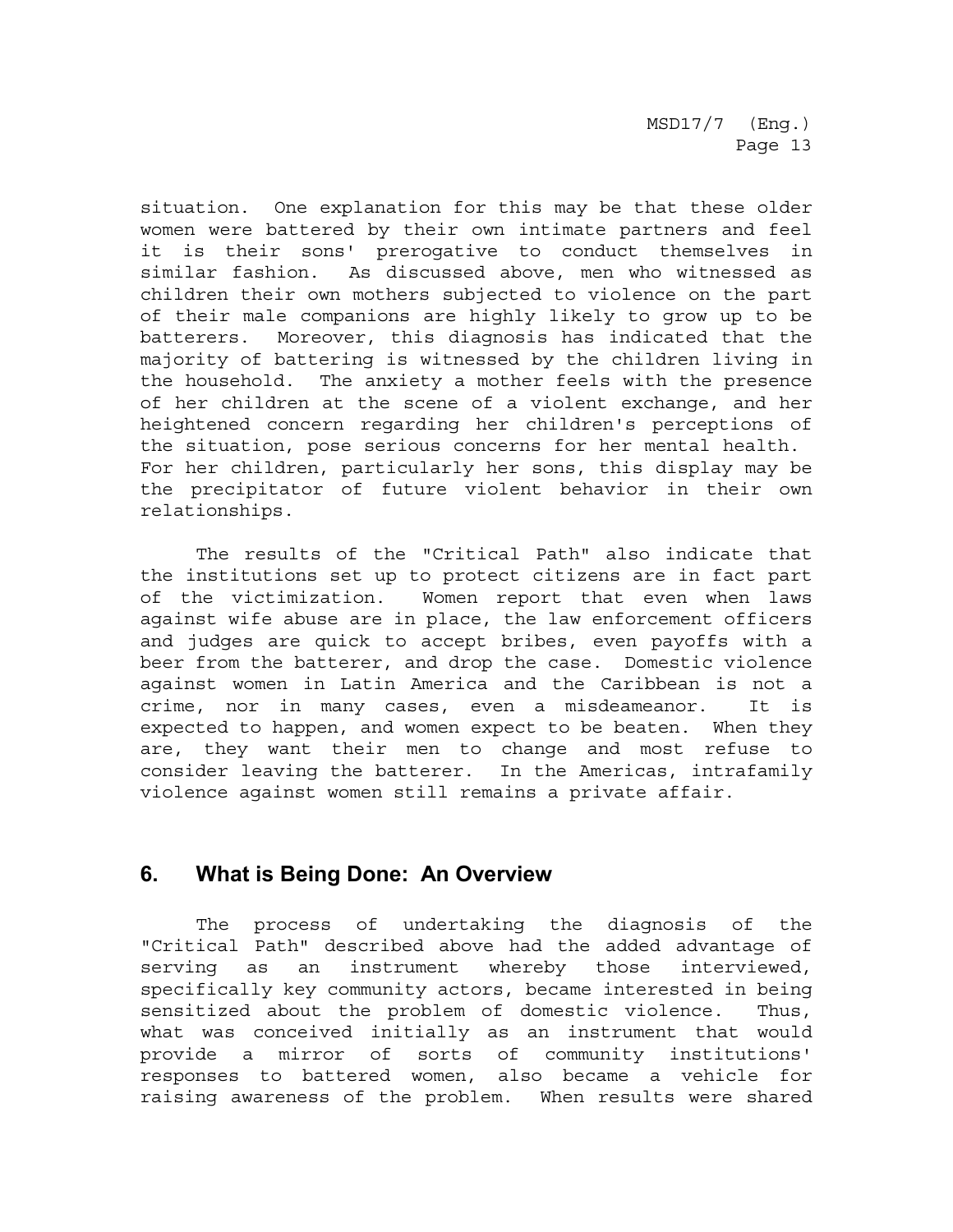with the community actors, the commitment to the issue in most cases had already been nurtured.

Within this context, in the past year significant advances have been able to be made at the community level in the 18 communities in 10 countries where the project is being undertaken at this time. In many of the countries, the project has been included as part of the "Healthy Municipalities" efforts, and town mayors, state governors, and local authorities are heavily involved. In two sites, the commitment of the community to the project has resulted in the ousting of senior-level officials who were known to beat their wives. In rural areas, where there are few institutions, the project is seeking to explore with the community creative ways to prevent and address violence. This is the case in approximately six sites, many of them populated primarily by indigenous groups. Work in these areas has been heavily supported by the local parish priests who, together with the staff of primary health care centers, are becoming key actors in HDW's efforts in rural areas.

HDW is working closely with the Regional Program for Violence and Health of the Division of Health Promotion and Protection, specifically, to review ways of improving surveillance mechanisms that include nontraditional sources of information. The project seeks to strengthen traditional surveillance systems within the health sector and include in each clinical history two or three questions that inquire about violence. Health service personnel are increasingly aware of their responsibility to address the problem, and with the training that is occurring within the service at each of these sites, health workers are beginning to feel more confident about their ability to approach a problem of this nature. Moreover, they are being reinforced in several cases by the incipient referral system that has been put in place within the respective community networks.

At the national level, the project is working with a variety of actors, mainly, ministries of health, justice, women's and human rights groups, and other international organizations with efforts in this regard. In some countries, PAHO has been able to mobilize significant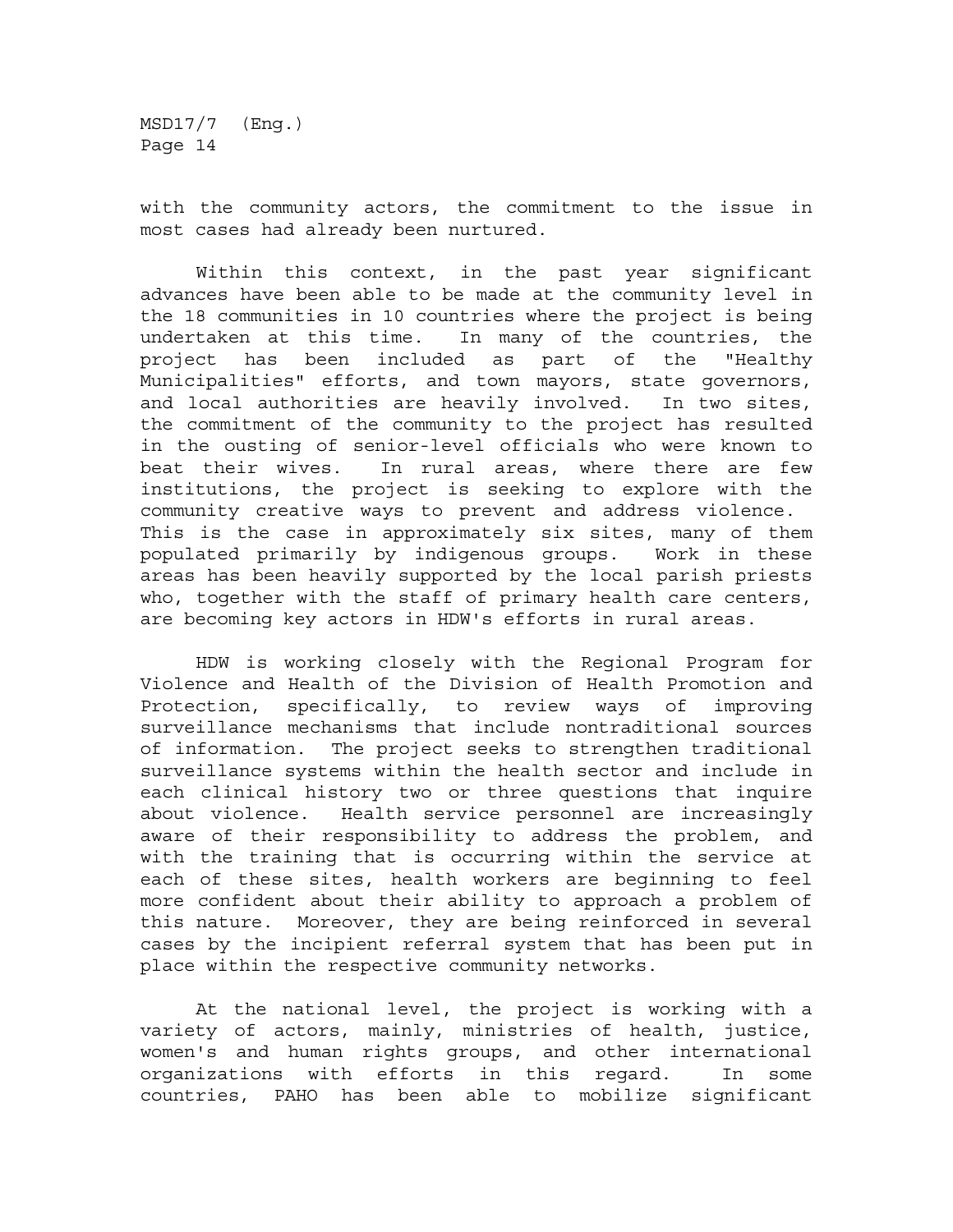<span id="page-14-0"></span>additional local resources from different sources to support the project's efforts. In this process, a number of obstacles to continued progress can be readily identified, which are delineated subsequently.

### **7. The Hurdles to Overcome**

On the part of the health sector, there are important concerns that must be addressed. Chief among these is the high turnover of health care personnel at the local level, a critical issue for a process that depends on sensitization and capacity-building of local health personnel. In one country, the project has suffered a change of three health clinic directors in one year. Another concern is the issue of confidentiality, particularly in sites with populations under 20,000. This issue has been brought up by battered women in reference to the nurses and nurse auxiliaries who, in general, are from the site where the intervention is being developed. Strategies are being developed to deal with this concern.

Within the judicial sector, an obstacle of great magnitude to an effective response in many Latin American countries is the role of the medical forensic examiner as gatekeeper to the legal system. The report of such an examiner is essential in order for a woman who has been raped, battered, or otherwise abused to initiate a response through the judicial system. Many of the battered women interviewed for the "Critical Path" diagnosis reported having to wait for days for the medical forensic to examine them, and by then the wounds were on their way to healing. It is important to note two things here. First, in most countries, punishment of the batterer is linked to whether the victim is unable to work in the formal labor force for a given period of time, in some cases for more than 20 days. Less than the stipulated time period and there is no sanction.

Second, medical forensics are few in number and their presence is limited to cities and specific hours of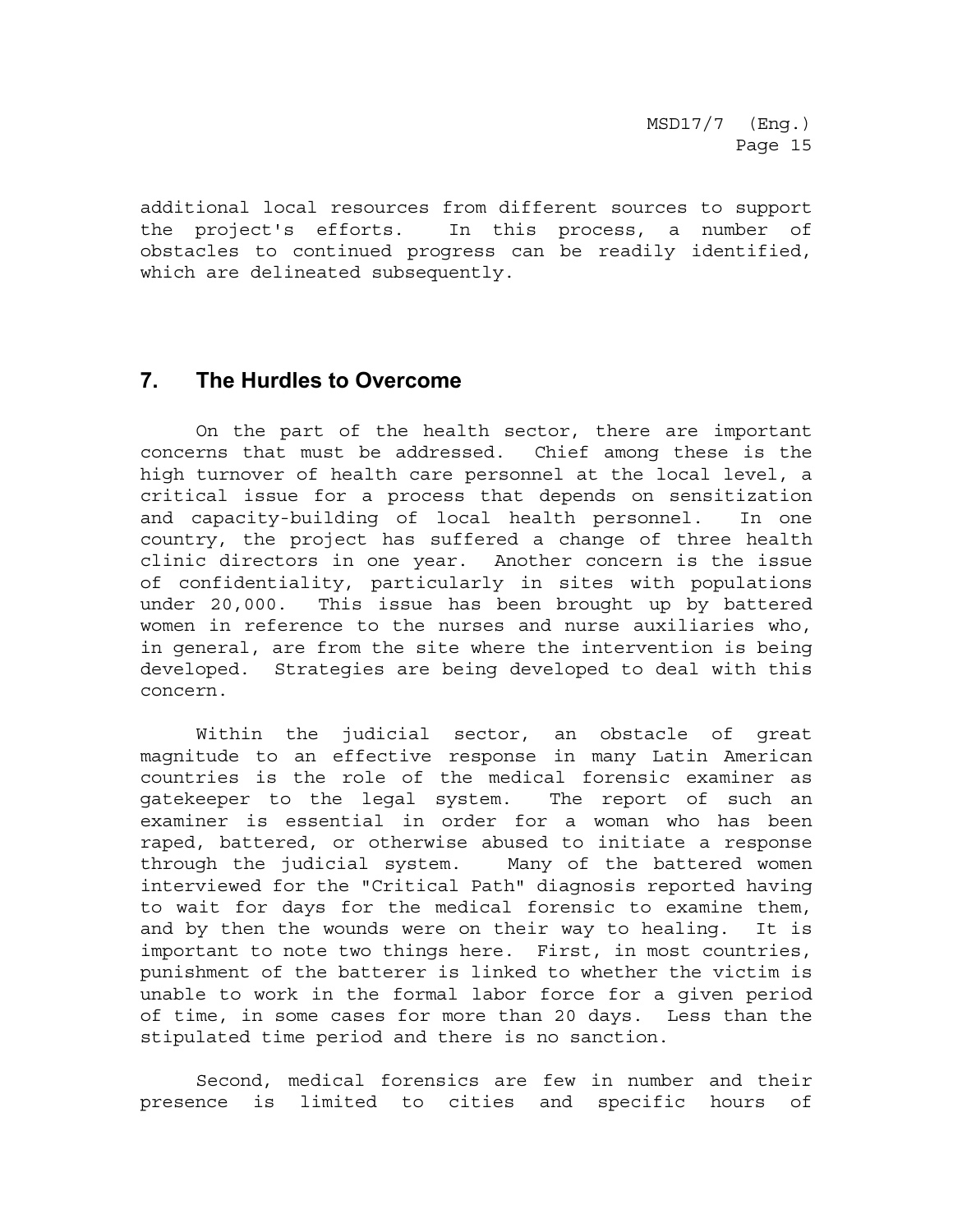operation. Moreover, they have little training or interest in dealing with cases of wife battering. By way of example, recently in one of the countries of project execution, a medical forensic discussed his role in such cases with a staff member of HDW. He threw up his hands in despair at one point, exclaiming, "In one day I have at least 30 cadavers I have to examine. When I get a woman in here that's been beaten up, I just tell her, ,Sorry, I don't have time for you . . . can't you see all the bodies in here? Now just go home and be a good girl and he won't beat you up.'" Aside from the disinterest of many, medical forensics charge for their services, limiting the access to them to those who can pay.

Another concern is related to the nature of the laws to address domestic violence and violence against women in general that Member States are ratifying. Paradoxically, in several countries, laws that are enacted to "safeguard" women from batterers may have the opposite effect. For example, one country has legislated in favor of mandatory reporting; that is, any public servant is required by law to report an incidence of violence, and this holds for the health sector. Thus, a woman with a problem of violence in her home who seeks the privacy and confidence of the health sector is faced with the fact that if she discloses it, the health worker is, by law, required to report her case. Under these circumstances, women will be less inclined to come forward. Another similarly paradoxical initiative involves countries that are trying to legislate to make any act of physical aggression in the family punishable by incarceration for a time dependent on the severity of the lesion. While it is critical to have a system that punishes batterers, the type and duration of punishment should be jointly determined by the judge and the victim. The safety of the victim should be paramount, and forced incarceration for any and all cases again has the effect of keeping women away from the penal system, as they fear the reprisal of their batterers after they are released.

Because of its regional nature, PAHO's initiative has been well placed to foster exchanges between countries that are seeking to put in place legal mechanisms that protect women and foster disclosure. There are many lessons to be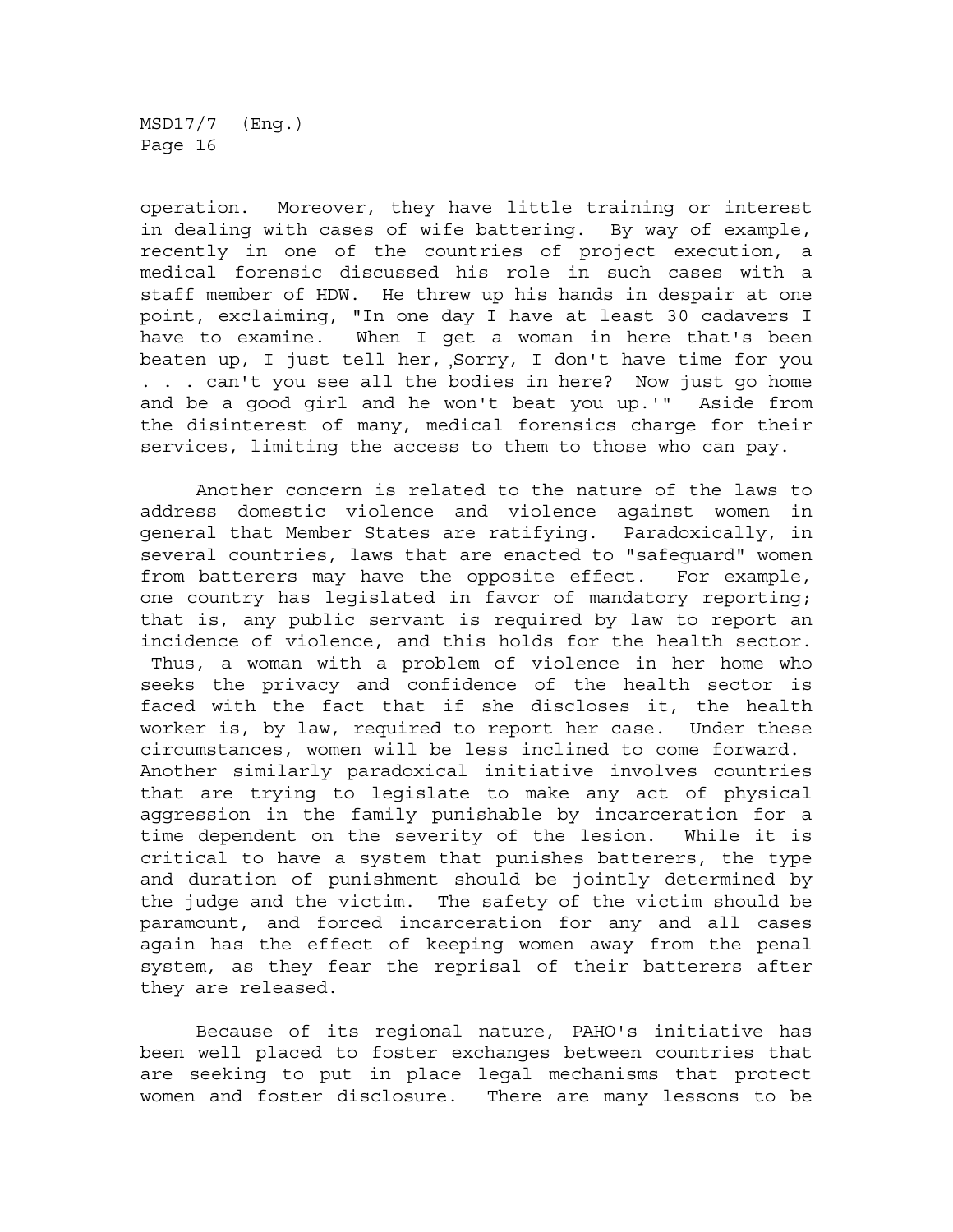learned from one another in this regard. For example, in the state of California mandatory reporting of domestic violence has been in place for at least a decade and, according to legal and health workers there, it is a significant deterrent for women seeking help against violence. The same law is currently being implemented in some Latin American countries. It is important to ensure that countries are privy to one another's experiences before launching on initiatives that, even when being implemented with the best of intentions, may backfire. HDW has fostered two such exchanges in the past two years.

Another possible drawback has to do with the national institutions that take up the challenge of addressing violence against women. In many countries, it has been the Ministry of Women's Affairs or the National Office for Women that has been at the forefront of such initiatives. However, it is critical that other government institutions become committed. Violence against women is not just a "women's issue." It is a political, economic, and social issue that must be viewed as seriously as any threat to sustainable human development.

Finally, there is the hurdle that must be overcome by women themselves who for generations have seen themselves as victims of a series of circumstances, including having been born female, which are beyond their control. Among the most sobering results of the "Critical Path" diagnosis, confirmed by the preliminary results of the research presented in the project "Gender Equity in Health Care" (Provisional Item 7 of the 17th Meeting of the Subcommittee on Women, Health, and Development), is the degree to which women feel powerless to change their circumstances and accept them as part of "being female." One way of addressing this entrenched view is fostering opportunities for women to engage in the self-help groups set up by the project. Another is sensitizing the institutions in place to assist women to the stereotypes which operate in their own interactions with female clients to perpetuate dependence, passivity, and powerlessness.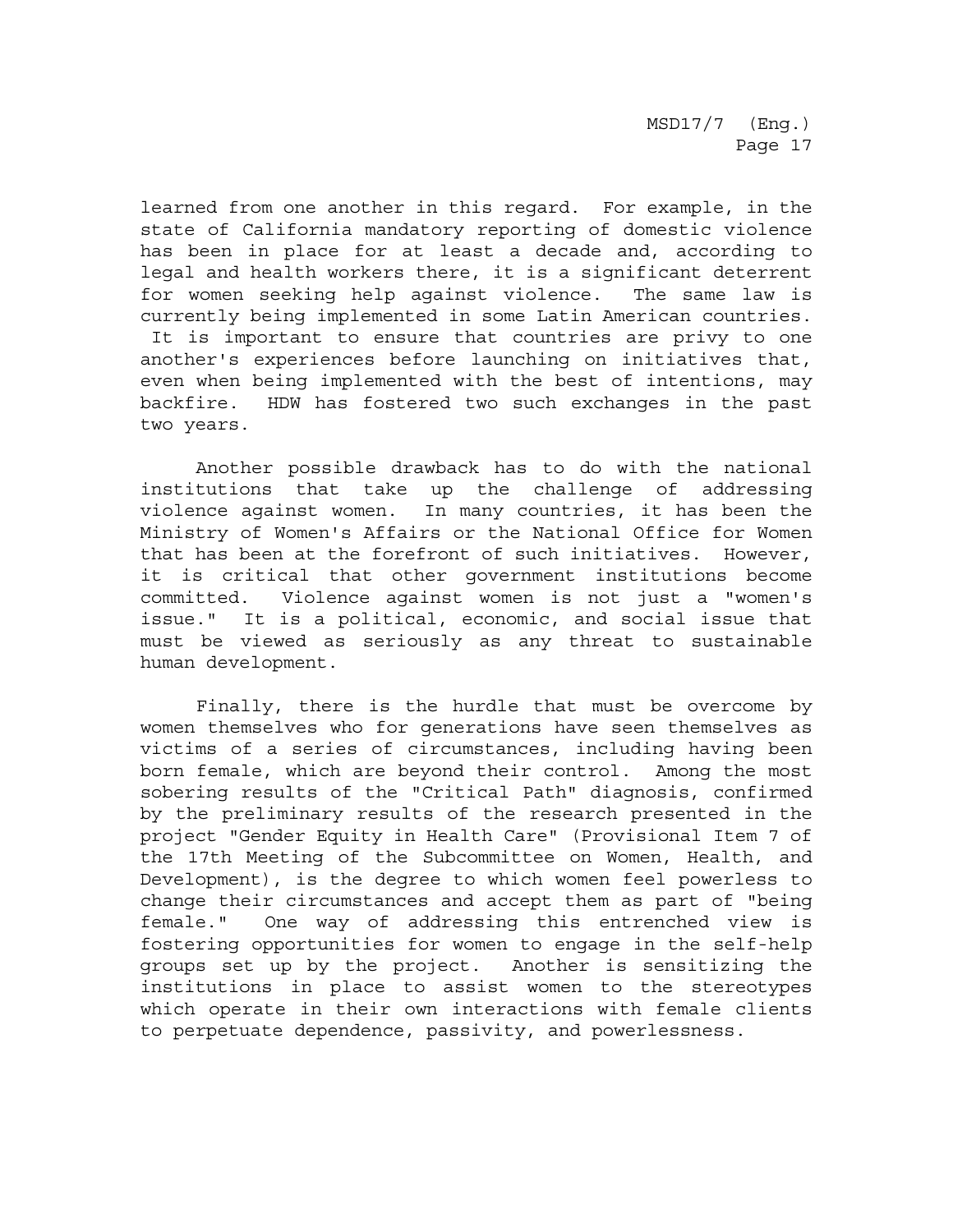#### <span id="page-17-0"></span>**8. Conclusion**

Despite the seemingly overwhelming obstacles which remain in the path of constructing a society in which violence against women and girls is not tolerated, there are a number of positive developments in this direction. There is a growing public mobilization around the problem of violence. Politicians, whether they are so inclined or not, are being pressured to address the issue. International organizations such as PAHO, the Inter-American Development Bank, the World Health Organization, and the World Bank are beginning to address the issue; many of them are funding projects to prevent violence. Mass media is more conscious about its responsibility in preventing violence. Women's organizations continue to work tirelessly to offer psychological assistance and space for the formation of selfhelp groups to counteract the psychological damage of wife abuse.

Another positive element can be found in women themselves. In one country, for example, in a random sample of 488 urban women, over half reported having been beaten by an intimate male partner at least once in their lives, and 30% of that total reported having been severely beaten in the past year. However, the trend indicates that the majority of this second group has been living in the violent relationship for over eight years and that younger women who find themselves in a violent relationship seem to be less inclined to put up with abuse. Apparently, at least in some places, young women refuse to live with the situation in silence as their mothers and grandmothers did.

PAHO, through the Regional Program on Women, Health, and Development and in collaboration with the Regional Program on Violence and Health, will continue to work with other organizations at the global, regional, national, and local levels to eliminate the violence which threatens the health and quality of life of women and men, girls and boys in our Member States.

The Subcommittee is requested to review the advances made to date by this initiative and reflect on how individual